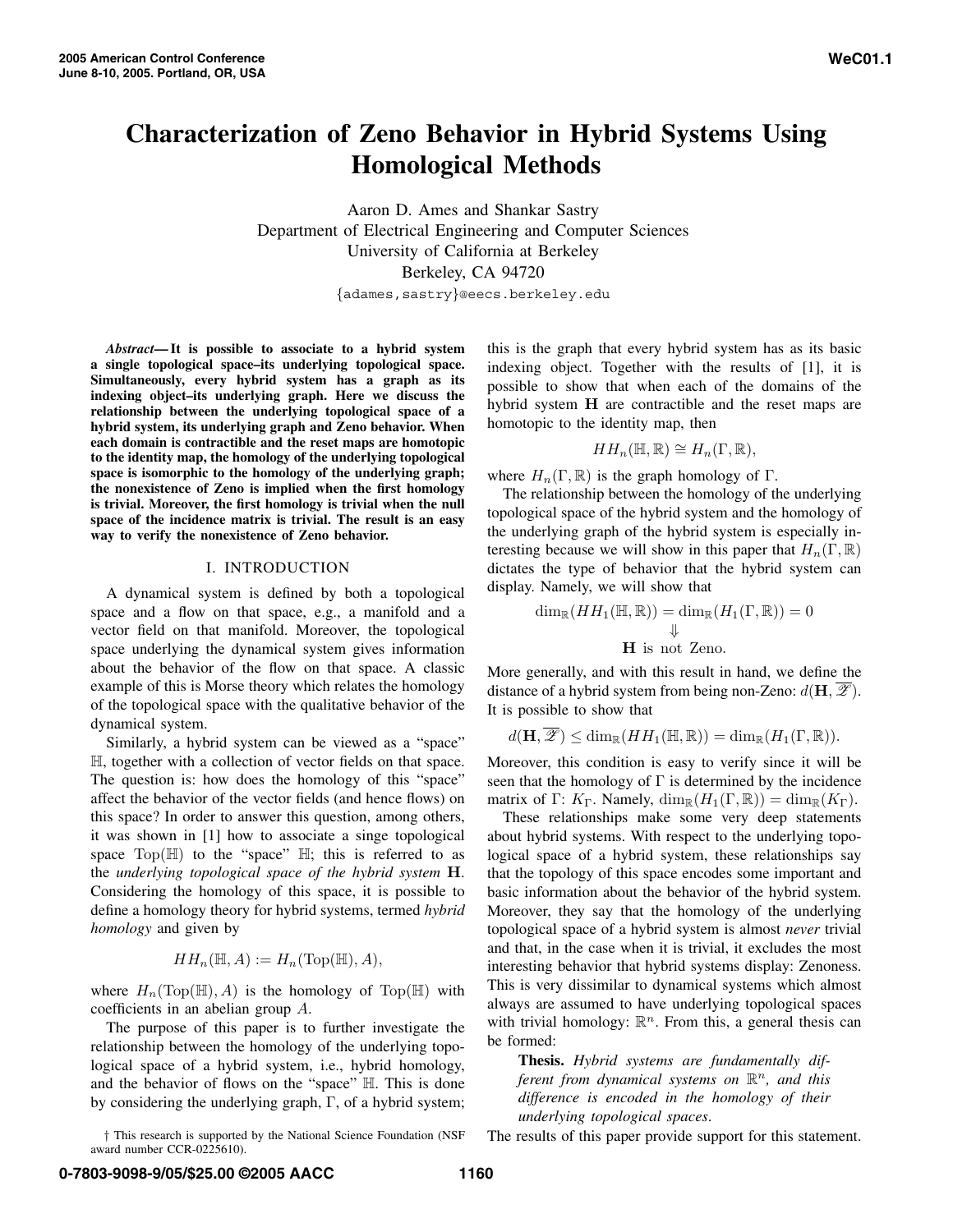#### II. HYBRID SYSTEMS

In this section the definition of hybrid systems is reviewed (cf. [2],[3]) for the purpose of discussing Zeno behavior; in this definition there will be special attention given to the oriented graph underlying the hybrid system as this will be main focus of this paper.

# *A. Basic Definitions*

We begin by introducing the definition of a hybrid system, follow with an explanation of the underlying graph of a hybrid system, and conclude with some examples.

*Definition 2.1:* Define a *hybrid system* as a tuple

$$
\mathbf{H} = (Q, E, D, G, R, X),
$$

where

- $Q = \{1, ..., m\} \subset \mathbb{Z}$  is a set of *discrete states* which is a finite subset of the integers.
- E ⊂ Q × Q is a set of *edges* that define relations between the domains. For  $e = (i, j) \in E$ , denote the source of e by  $\mathfrak{s}(e) = i$  and the target of e by  $\mathfrak{t}(e) = i$ ; sometimes the edges in  $E$  will be indexed, i.e., we will label the edges so that  $E = \{e_1, \ldots, e_{|E|}\}\$  where  $|E|$ is the cardinality of  $E$ .
- $D = \{D_i\}_{i \in Q}$  is a set of *domains* where  $D_i$  is a subset of  $\mathbb{R}^n$ .
- $G = \{G_e\}_{e \in E}$  is a set of *guards*, where  $G_e \subset D_{\mathfrak{s}(e)}$ is a set that determines the switching behavior of the hybrid system.
- $R = \{R_e\}_{e \in E}$  is a set of *reset maps*; these are continuous maps from  $G_e \subseteq D_{\mathfrak{s}(e)}$  to  $R_e(G_e) \subseteq$  $D_{t(e)}$ .
- $X = \{X_i\}_{i \in Q}$  is a set of *vector fields*, such that  $X_i$ is Lipschitz when restricted to  $D_i$ . The solution to  $X_i$ with initial condition  $x_0 \in D_i$  is denoted by  $\varphi_t^i(x_0)$ .

2.1: The above definition has a graph<sup>1</sup> as its basic indexing object, so the definition can be restated using an oriented graph. Let  $\Gamma$  be an oriented (or directed) graph. This is a tuple  $\Gamma=(Q, E)$  where Q is a collection of vertices and  $E$  is a collection of oriented (or directed) edges, i.e.,  $E \subset Q \times Q$  with a source  $s(e)$  and a target  $t(e)$ . Comparing this definition with the definition above, a hybrid system is a tuple

$$
\mathbf{H} = (\Gamma, D, G, R, X).
$$

The oriented graph  $\Gamma$  is referred to as the graph underlying the hybrid system **H**, or **H** has Γ as its underlying graph. We typically will use a diagram to denote the graph  $\Gamma$ , wherein the source and target of each edge becomes clear. For example, if  $\Gamma$  is given by a diagram of the form:

$$
j \xleftarrow{e_1} i \xrightarrow{e_2} k
$$

<sup>1</sup>Technically this is a pseudograph because loops and multiple edges between vertices are allowed.

Then from this diagram we can read of the definition of Γ:  $Q = \{i, j, k\}$  and  $E = \{e_1, e_2\}$  where  $e_1 = (i, j)$  and  $e_2 = (i, k).$ 

*Example 2.1 (Bouncing ball):* The hybrid system simulating the behavior of a bouncing ball is the standard example of a hybrid system that displays Zeno behavior. The bouncing ball, as a hybrid system, will be denoted by  $H_B$ . It has as its underlying graph  $\Gamma_B$  given by the diagram



The other elements of the hybrid system are defined as:  $D_1 = \{(x_1, x_2) : x_1 \geq 0\}, G_{e_1} = \{(0, x_2) : x_2 \leq 0\},\$  $X_{e_1}(x_1, x_2) = (x_2, -g)$  and  $R_{e_1}(x_1, x_2) = (0, -cx_2).$ Here g is the acceleration due to gravity and  $0 < c < 1$  is the amount of energy retained in each bounce.

*Example 2.2 (The sign function):* A classic example of a differential equation with a discontinuous right hand side is given by

$$
\dot{x} = sign(x) = \begin{cases}\n1 & \text{if } x > 0 \\
0 & \text{if } x = 0 \\
-1 & \text{if } x < 0\n\end{cases}
$$

This can be formulated as a hybrid system  $H<sub>S</sub>$ . The underlying graph of  $H_S$  is given by  $\Gamma_S$  which is defined by the diagram

$$
1 \xrightarrow{e_1} 2
$$

The rest of the hybrid system is given by defining  $D_1 =$  $\{x \geq 0\}, D_2 = \{x \leq 0\}, G_{e_1} = G_{e_2} = \{0\}, X_1(x) = 1$ and  $X_2(x) = -1$ .

We also will consider the restricted sign function obtained by deleting an edge in  $\Gamma_S$ . We will denote the corresponding hybrid system by  $\mathbf{H}_{S}^-$ . More specifically, we define  $\Gamma_S^-$  by the diagram

$$
1 \xrightarrow{e_1} 2
$$

and define  $D_1$ ,  $D_2$ ,  $G_{e_1}$ ,  $X_1$  and  $X_2$  as before. Therefore, for  $H_S^-$  we do not allow switching to occur in both directions.

### *B. Zeno Behavior*

In order to discuss Zeno behavior in the context of hybrid systems, the definition of an execution must be introduced. Using the definition of an execution, two different types of Zeno executions–*genuinely Zeno* executions and *chattering Zeno* executions–can be introduced.

*2.2:* A *execution*<sup>2</sup> of the hybrid system **H** is a tuple

$$
\varepsilon = (\tau, \xi, \eta),
$$

<sup>2</sup>Here we are considering only *infinite* executions since these are the executions that display Zeno behavior; introducing the definition of a finite execution would require unnecessary complication. For the more general definition see [2] or [3].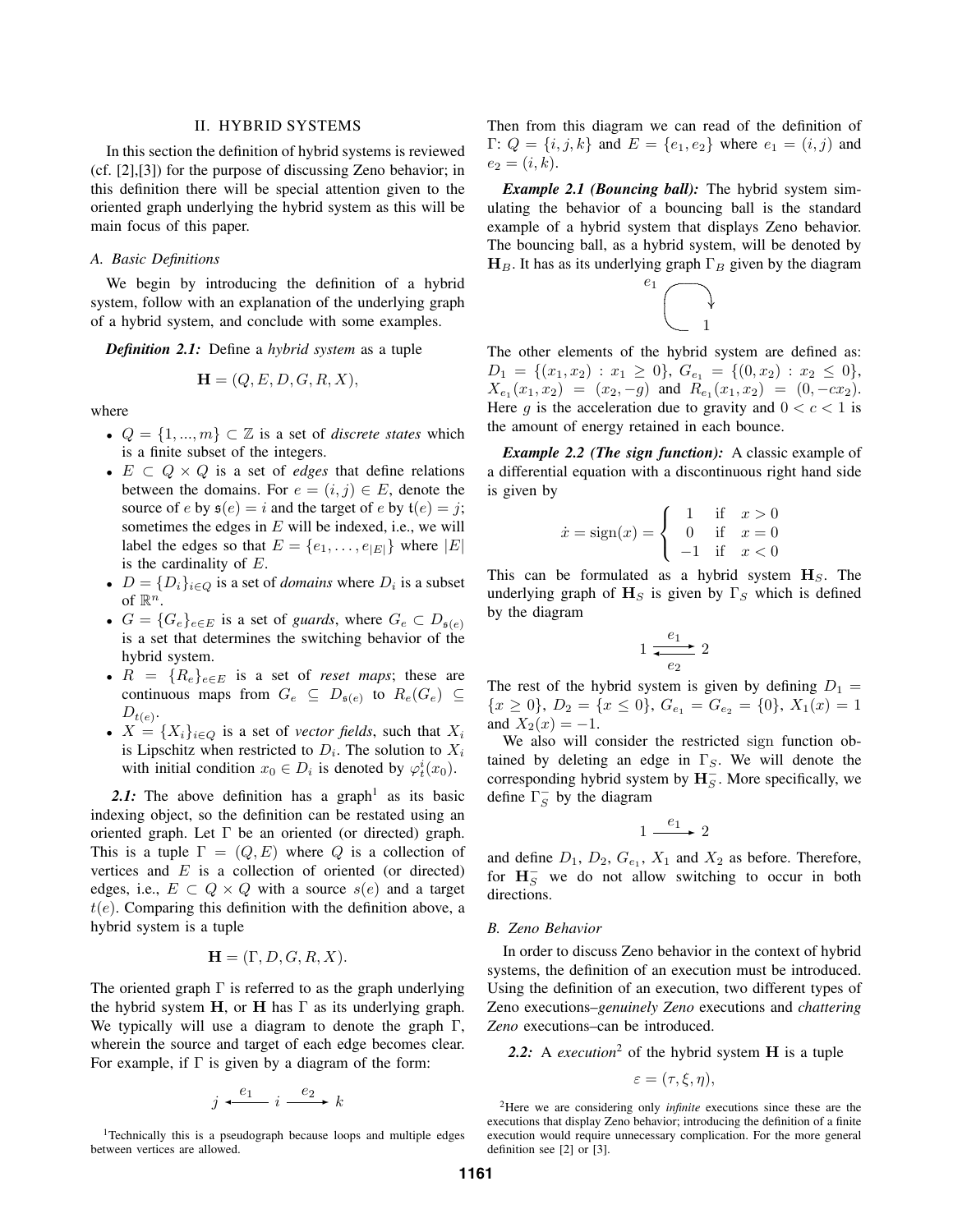where

- $\tau = {\tau_i}_{i \in \mathbb{N}}$  with  $\tau_0 = 0 \leq \tau_1 \leq \cdots \leq \tau_j \leq \cdots$  is a *hybrid time sequence* or a sequence of *switching times*.
- **•**  $\xi = \{\xi_i\}_{i \in \mathbb{N}}$  with  $\xi_i \in \bigcup_{i \in Q} D_i$  is a *sequence of initial conditions*.
- $\eta = {\eta_i}_{i \in \mathbb{N}}$  with  $\eta_i \in E$  is a *hybrid edge sequence*.

Additionally, we require that  $\varepsilon = (\tau, \xi, \eta)$  must satisfy the condition that for  $i \in \mathbb{N}$ ,

$$
\tau_{i+1} = \min\{t \ge \tau_i : \varphi_{t-\tau_i}^{s(\eta_i)}(\xi_i) \in G_{\eta_i}\}
$$
  
\n
$$
\mathfrak{s}(\eta_{i+1}) = \mathfrak{t}(\eta_i)
$$
  
\n
$$
\xi_{i+1} = R_{\eta_i}(\varphi_{\tau_{i+1}-\tau_i}^{s(\eta_i)}(\xi_i)).
$$

We also require that  $\varphi_{t-\tau_i}^{\mathfrak{s}(\eta_i)}(\xi_i) \in D_{\mathfrak{s}(\eta_i)}$  for all  $t \in$  $[\tau_i, \tau_{i+1}].$ 

*Definition 2.2:* A hybrid system **H** is *Zeno* if for some execution  $\varepsilon$  of **H** there exists a finite constant  $\tau_{\infty}$  such that

$$
\lim_{i \to \infty} \tau_i = \sum_{i=0}^{\infty} (\tau_{i+1} - \tau_i) = \tau_{\infty}.
$$

The execution  $\varepsilon$  is called a Zeno execution.

*2.3:* The definition of a Zeno execution results in two qualitatively different types of Zeno behavior. They are defined as follows: for an execution  $\varepsilon$  that is Zeno,  $\varepsilon$  is

**Chattering Zeno:** If there exists a finite C such that  $\tau_{i+1} - \tau_i = 0$  for all  $i \geq C$ .

**Genuinely Zeno:** If 
$$
\tau_{i+1} - \tau_i > 0
$$
 for all  $i \in \mathbb{N}$ .

The difference between these is prevalent especially in their detection and elimination. Chattering Zeno executions result from the existence of a switching surface in which the vector fields "oppose" each other; for this reason they are easy to detect. Fillipov solutions can be defined on these surfaces in order to force the flow to "slide" along the switching surface.

Genuinely Zeno executions are much more complicated in their behavior. There currently is no way to detect the existence of genuinely Zeno executions, and very little has been done in the area of eliminating these executions. This is due to the fact that genuinely Zeno executions are fundamentally global in nature, preventing the use of local techniques in their analysis.

*Example 2.3:* It is well known that the bouncing ball hybrid system  $H_B$  is genuinely Zeno; this can be verified easily by explicitly solving the vector fields. It is also well known that the sign function hybrid system  $\mathbf{H}_S$  chatters; this is the quintessential example of chattering behavior. It can be verified that  $H_S^-$  is not Zeno (by solving for the executions explicitly) and that  $\mathbf{H}_{S}^-$  and  $\mathbf{H}_{S}$  have the same qualitative behavior with respect to the continuous variables.

# III. THE HOMOLOGY OF A GRAPH

In this section, we will review the very basic elements of homology theory as well as the homology of a graph. If  $\Gamma$  is an oriented graph, then we can associate to  $\Gamma$  a chain complex; the homology of this chain complex is the homology of the graph (for a further review of these concepts, see [4]). We will restrict our attention to the homology of  $\Gamma$  with coefficients in a field, specifically  $\mathbb{R}$ , because in this case the homology of  $\Gamma$  is a vector space. The section will conclude by relating the incidence matrix with the homology of Γ. The motivation for considering the homology of a graph will become clear in the next section; the homology of the graph underlying a hybrid system is related (and in some cases isomorphic) to the homology of the underlying topological space of a hybrid system.

**3.1:** Let R be a ring. A *chain complex*  $C_{\bullet}$  is a family of R-modules,  $\{C_n\}_{n\in\mathbb{Z}}$  together with R-module maps, called *differentials*,  $d_n$  :  $C_n \to C_{n-1}$ , i.e., it is a sequence

$$
\cdots C_{n+1} \xrightarrow{d_{n+1}} C_n \xrightarrow{d_n} C_{n-1} \cdots
$$

such that  $d_n \circ d_{n+1} = 0$ . The  $n^{\text{th}}$  homology of such a chain complex is denoted by  $H_n(C)$  and is given by

$$
H_n(C_{\bullet}) = \frac{\text{Ker}(d_n)}{\text{Im}(d_{n+1})}.
$$

We will be interested especially in the case when  $C_n$  is a vector space over a field  $\mathbb{F}$ , and hence a  $\mathbb{F}$ -module. In this case we can consider the *Euler characteristic* of  $C_{\bullet}$ ; this is given by

$$
\chi(C_{\bullet}) = \sum_{i \in \mathbb{Z}} (-1)^i \dim_{\mathbb{F}}(H_i(C_{\bullet})),
$$

when the sum exists.

*3.2:* Given a graph Γ and a field F, we can associate to it a chain complex  $C_{\bullet}(\Gamma, \mathbb{F})$  and hence we can consider its homology. First define

$$
C_1(\Gamma, \mathbb{F}) = \bigoplus_{e \in E} \mathbb{F} = \mathbb{F}^{|E|}, \quad C_0(\Gamma, \mathbb{F}) = \bigoplus_{i \in Q} \mathbb{F} = \mathbb{F}^{|Q|}.
$$

Let  $\{\lambda_e\}_{e \in E}$  be a basis for  $C_1(\Gamma, \mathbb{F})$  as a  $\mathbb{F}$ -module, i.e., every element  $a \in C_1(\Gamma, \mathbb{F})$  can be written as  $a = \sum_{e \in E} f_e \lambda_e$ for unique  $f_e \in \mathbb{F}$ . Similarly, let  $\{\lambda_i\}_{i \in Q}$  be a basis for  $C_0(\Gamma, \mathbb{F})$  as a F-module, e.g., the standard basis for  $\mathbb{F}^{|Q|}$ .

With this in mind, define a map

$$
d = d_1 : C_1(\Gamma, \mathbb{F}) = \mathbb{F}^{|E|} \to C_0(\Gamma, \mathbb{F}) = \mathbb{F}^{|Q|}
$$

by, for every  $a \in C_1(\Gamma, \mathbb{F})$ , setting

$$
d(a) = d\left(\sum_{e \in E} f_e \lambda_e\right) := \sum_{e \in E} f_e \left(\lambda_{\mathfrak{t}(e)} - \lambda_{\mathfrak{s}(e)}\right),
$$

for  $f_e \in \mathbb{F}$ .

By setting  $C_n(\Gamma, \mathbb{F})=0$  for  $n \neq 0, 1$  and  $d_n = 0$  for  $n \neq 1$ , we complete our description of the chain complex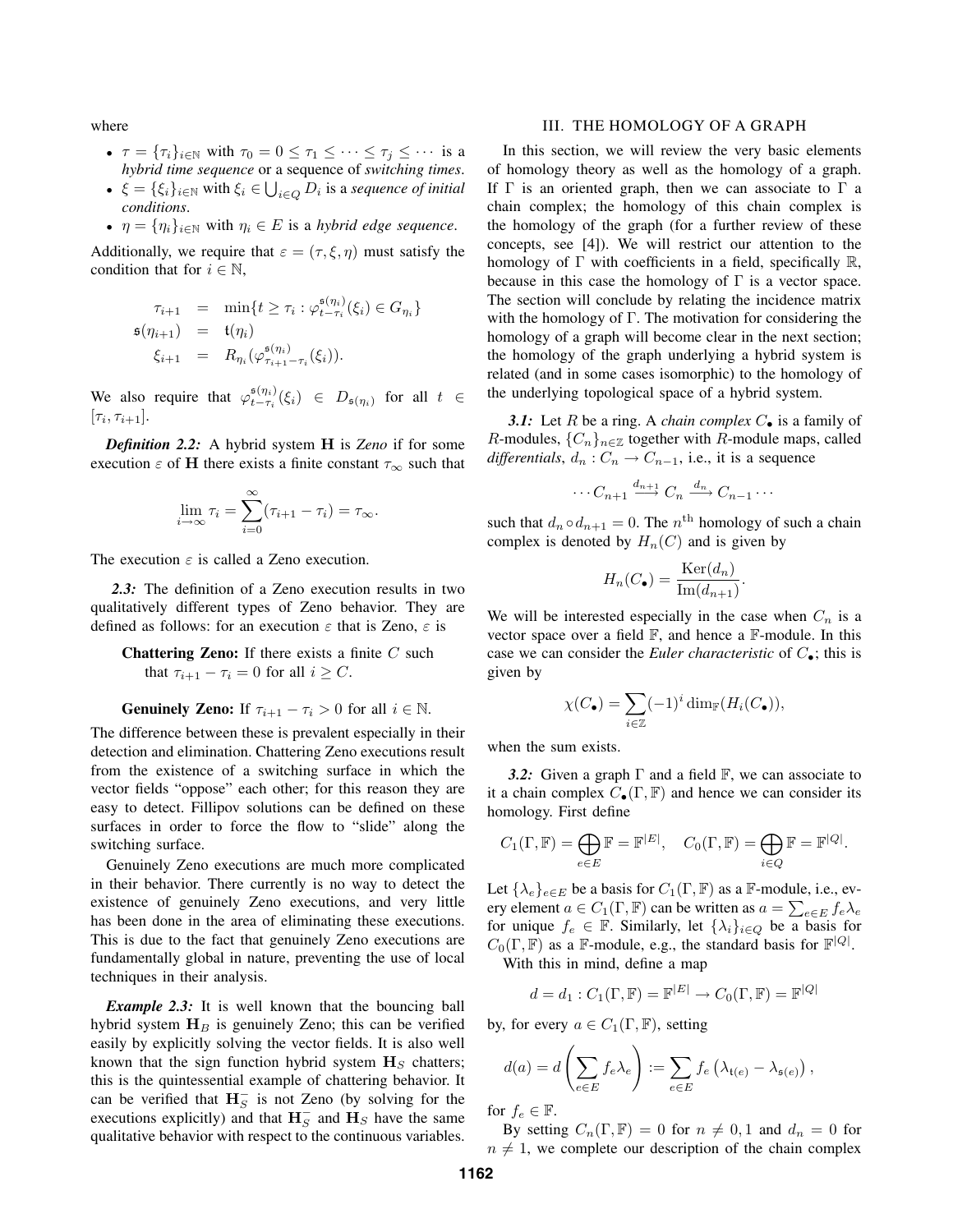associated to  $\Gamma$ , i.e., it is given by a sequence of differentials and vector spaces of the form:

$$
0 \xrightarrow{d_2=0} C_1(\Gamma, \mathbb{F}) = \mathbb{F}^{|E|} \xrightarrow{d=d_1} C_0(\Gamma, \mathbb{F}) = \mathbb{F}^{|Q|} \xrightarrow{d_0=0} 0.
$$

From this it follows that the homology of  $\Gamma$  with coefficients in  $\mathbb F$  is given by

$$
H_1(\Gamma, \mathbb{F}) = \text{Ker}(d)
$$
  

$$
H_0(\Gamma, \mathbb{F}) = \frac{\mathbb{F}^{|Q|}}{\text{Im}(d)} = \text{Coker}(d).
$$

Using this we can consider the Euler characteristic of a graph  $\Gamma$ ; it is given by

$$
\chi(\Gamma) = \dim_{\mathbb{F}}(H_0(\Gamma, \mathbb{F})) - \dim_{\mathbb{F}}(H_1(\Gamma, \mathbb{F}))
$$
  
=  $|Q| - \dim_{\mathbb{F}}(\text{Im}(d)) - \dim_{\mathbb{F}}(\text{Ker}(d))$   
=  $|Q| - |E|$ ,

by the rank-nullity theorem. Note that we need not specify the coefficient field since the Euler characteristic is the same for any field. The Euler characteristic will prove useful for calculations.

*Remark 3.1:* The homology considered above is the homology of a graph with coefficients in a field; this is done because the homology of  $\Gamma$  is then a vector space over  $\mathbb{F}$ , and we can consider its dimension  $\dim_{\mathbb{F}}$ . The homology of Γ also can be considered over an arbitrary abelian group A, and is denoted by  $H_n(\Gamma, A)$ ; in the case when  $A = \mathbb{Z}$ , it is just denoted by  $H_n(\Gamma)$ . Note that the homology of  $\Gamma$ with coefficients in a field is related to the homology of Γ with coefficients in  $Z$  by the universal coefficient theorem which states that

$$
H_n(\Gamma, \mathbb{F}) \cong H_n(\Gamma) \otimes_{\mathbb{Z}} \mathbb{F} \oplus \text{Tor}_1^{\mathbb{Z}}(H_{n-1}(\Gamma), \mathbb{F}).
$$

We now restrict our attention to the case when  $\mathbb{F}$  = R. This is done mainly for the sake of simplicity; the calculations that follow, for the most part, could be carried out with general fields and, in fact, general  $R$ -modules. This would involve more laborious proofs in some cases, and is unnecessary because no relevant information would be gathered. There are some cases in which considering the field R results in simplifications that otherwise might not be obtained. For example, because  $\mathbb R$  is torsion free, the universal coefficient theorem implies that

$$
H_n(\Gamma,\mathbb{R})\cong H_n(\Gamma)\otimes_{\mathbb{Z}}\mathbb{R},
$$

which is not true for a general field.

*Definition 3.1:* For the graph Γ, the incidence matrix, denoted by K, is a  $|Q| \times |E|$  matrix given by

$$
K = \begin{pmatrix} \lambda_{\mathfrak{t}(e_1)} - \lambda_{\mathfrak{s}(e_1)} & \cdots & \lambda_{\mathfrak{t}(e_{|E|})} - \lambda_{\mathfrak{s}(e_{|E|})} \end{pmatrix},
$$

where  $E = \{e_1, \ldots, e_{|E|}\}\$  and  $\lambda_i$  is the  $i^{\text{th}}$  standard basis vector for  $\mathbb{R}^{|Q|}$ .

**Proposition 3.1:** Let  $\mathcal{N}(K)$  be the null space of K and let  $\mathcal{R}(K)$  be its range, then

$$
H_0(\Gamma, \mathbb{R}) \cong \mathbb{R}^{|Q| - \dim \mathcal{R}(K)}
$$
  
\n
$$
= \mathbb{R}^{|Q| - |E| + \dim \mathcal{N}(K)}
$$
(1)  
\n
$$
H_1(\Gamma, \mathbb{R}) \cong \mathbb{R}^{\dim \mathcal{N}(K)}.
$$
(2)

*Example 3.1:* For the bouncing ball hybrid system  $H_B$ , the incidence matrix is given by  $K_B = \begin{pmatrix} 0 \end{pmatrix}$ . This implies that  $H_1(\Gamma_B, \mathbb{R}) \cong H_0(\Gamma_B, \mathbb{R}) \cong \mathbb{R}$ .

For the sign function hybrid system  $H<sub>S</sub>$ , the incidence matrix is given by

$$
K_S = \left( \begin{array}{cc} -1 & 1 \\ 1 & -1 \end{array} \right).
$$

Therefore,  $H_1(\Gamma_S, \mathbb{R}) \cong H_0(\Gamma_S, \mathbb{R}) \cong \mathbb{R}$ . Similarly, for  $H_S^-$ , we have

$$
K_S^- = \left(\begin{array}{c} 1 \\ -1 \end{array}\right).
$$

So  $H_1(\Gamma_S^-,\mathbb{R}) \cong 0$  and  $H_0(\Gamma_S^-,\mathbb{R}) \cong \mathbb{R}$ .

# IV. THE UNDERLYING TOPOLOGICAL SPACE OF A HYBRID SYSTEM

A dynamical system is defined by both a topological space and a flow on that space, e.g., a manifold and a vector field on that manifold. Similarly, a hybrid system can be thought of as a "space" and a set of vector fields on that space. With this in mind, the *hybrid space*, or *H-space*, underlying a hybrid system is given by the tuple

$$
\mathbb{H} = (\Gamma, D, G, R).
$$

The main problem is that it is not clear how to associate to this tuple an actual topological space–one that encodes the proper information about the system.

In [1], it was shown that to associate to  $\mathbb H$  a single topological space it is necessary to define hybrid systems in a different, yet analogous, way in order to clarify the relationships between the underlying space of a hybrid system, its H-space, and the behavior of that hybrid system. One possible and promising way of doing this is to define an H-space as a certain type of small category  $\mathfrak{H}$  and a functor from that small category to the category of topological spaces:  $\mathfrak{Top}$ . It is not the goal of this paper to go in depth into this construction, but we can give an overview of its major points. First we will show how to construct  $\mathfrak{H}$  (as a graph) from Γ.

*4.1:* Let **H** be a hybrid system and Γ its underlying graph. Then to Γ we associate a graph  $\mathfrak{H}_{\Gamma}$  (this is a simple graph, not a pseudograph). We define  $\mathfrak{H}_{\Gamma}$  by defining, for each diagram  $i \stackrel{e}{\longrightarrow} j$  in Γ, a diagram

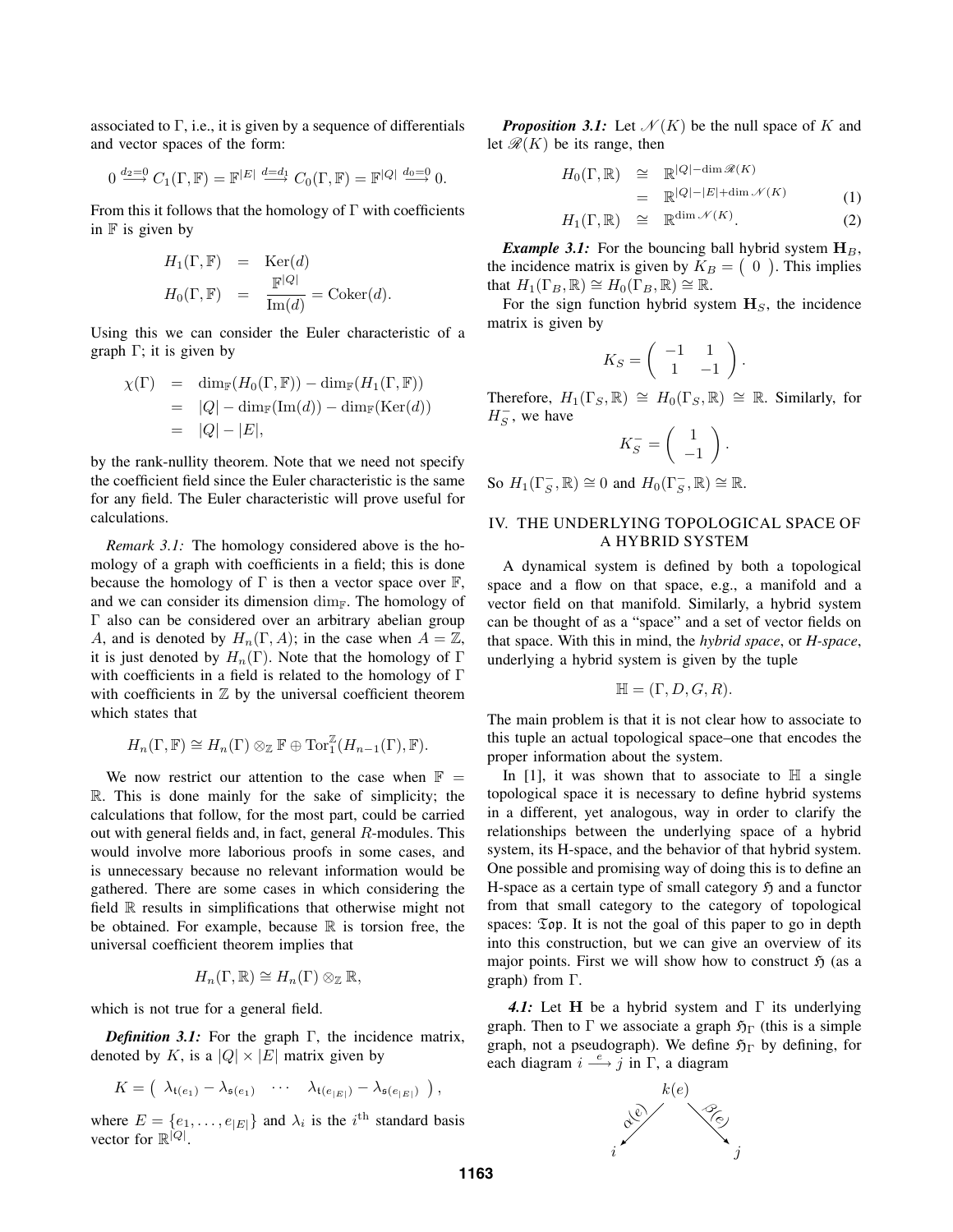in  $\mathfrak H$  such that  $|Q_{\Gamma}| < k(e) \leq |Q_{\Gamma}| + |E_{\Gamma}|$  where  $k(e) =$  $k(e')$  iff  $e = e'$ .

We note that we can associate with  $\mathfrak{H}_{\Gamma}$  a small category  $\mathfrak H$  by defining its objects to be the vertices of this graph and its nonidentity morphisms to be the edges (of course, the identity morphism for each object also must be added to complete the definition). It is not possible to obtain a small category from  $\Gamma$  in this way since the composition of two edges in  $\Gamma$  would not necessarily be an edge in  $\Gamma$ .

*Example 4.1:* For the sign function hybrid system,  $\mathfrak{H}_{\Gamma}$ is defined by the following diagram



4.2: A categorical H-space,  $\mathbb{H}_{\mathfrak{Cat}}$ , is a defined by

$$
\mathbb{H}_{\mathfrak{Cat}} = (\mathfrak{H}, \mathbf{S}),
$$

where  $\tilde{\mathfrak{H}}$  is a specific type of small category (for example, as given in the above construction) called an H-small category and **S** is a functor from  $\mathfrak{H}$  to  $\mathfrak{Top}$ . For the actual definitions of  $\mathfrak H$  and  $S$  see [1]; space does not allow a review of all of these constructions. This paper emphasizes the relationship between the underlying graph Γ of a hybrid system **H** and the small category  $\mathfrak{H}$ , which can be established without introducing the complete construction.

*4.3:* We can outline some of the important results that are obtained by considering categorical H-spaces instead of H-spaces (summarizing the results of [1]). The first necessary fact is that when  $\tilde{p}$  is a H-small category with a finite number of objects, there is a bijective correspondence:

$$
\{H-\text{spaces},\ \mathbb{H}\}\longleftrightarrow\{\text{categorical }H-\text{spaces},\ \mathbb{H}_{\mathfrak{Cat}}\}
$$

and in fact there is an explicit way of constructing a categorical H-space from an H-space.

The second important fact is that by considering categorical H-spaces as opposed to H-spaces, it is possible to associate to **H** a single topological space, called the *underlying topological space* of **H**, denoted by  $\text{Top}(\mathbb{H}_{\mathfrak{Cat}})$ and given by the homotopy colimit:

$$
\mathrm{Top}(\mathbb{H}_{\mathfrak{Cat}}):= \mathrm{hocolim}^{\mathfrak{H}}(\mathbf{S}).
$$

Given this, a homology theory for hybrid systems can be created, called *hybrid homology*, denoted by  $HH_n(\mathbb{H}_{\mathfrak{Cat}}, A)$ , and given by

$$
HH_n(\mathbb{H}_{\mathfrak{Cat}}, A) := H_n(\text{Top}(\mathbb{H}_{\mathfrak{Cat}}), A),
$$

where  $H_n(\text{Top}(\mathbb{H}_{\mathfrak{Cat}}), A)$  is the homology of  $\text{Top}(\mathbb{H}_{\mathfrak{Cat}})$ as a topological space with coefficients in an abelian group A. Fortunately, the hybrid homology can be computed very



Fig. 1. The underlying topological space of the bouncing ball.

easily in a quite general case (which will be our focus here). When  $Top(\mathbb{H}_{\mathfrak{Cat}})$  is *domain contractible*, i.e., when the domains  $D_i$  are contractible for each  $i \in Q$  and the reset maps  $R_e$  are homotopic to the identity map for each  $e \in E$ ,

$$
HH_n(\mathbb{H}_{\mathfrak{Cat}}, A) \cong H_n(\mathfrak{H}, A),
$$

where  $H_n(\mathfrak{H}, A)$  is the homology of the small category  $\mathfrak{H}$ . The key point is that, in the case of an H-small category, the homology of the small category  $\mathfrak H$  is equivalent to the homology of  $\mathfrak H$  when it is viewed as a graph, i.e., it is the homology of  $\mathfrak{H}_{\Gamma}$  as constructed above. Equally important is the fact that we will prove here: the graph homology of  $\mathfrak{H}$ –which is the graph homology of  $\mathfrak{H}_{\Gamma}$ –is isomorphic to the graph homology of  $\Gamma$ . This provides support for the thesis given in the introduction.

*Theorem 1: If* **H** *is a hybrid system such that its underlying topological space,*  $Top(\mathbb{H}_{\mathfrak{Cat}})$ *, is domain contractible, then*

$$
HH_n(\mathbb{H}_{\mathfrak{Cat}}, \mathbb{R}) \cong H_n(\mathfrak{H}, \mathbb{R}) \cong H_n(\mathfrak{H}_{\Gamma}, \mathbb{R}) \cong H_n(\Gamma, \mathbb{R}).
$$

*here*  $H_i(\mathfrak{H}, \mathbb{R})$  *is the homology of the small category*  $\mathfrak{H}$  *and*  $H_n(\mathfrak{H}_{\Gamma}, \mathbb{R})$  *is the homology of the graph*  $\mathfrak{H}_{\Gamma}$ *.* 

*Example 4.2:* For the bouncing ball hybrid system,  $H_B$ , the underlying topological space is homotopic to the punctured cone (see Fig. 1). The hole in this cone is the warning that this hybrid system may be Zeno; it forces the first homology of this space to be nontrivial.

# V. A HOMOLOGY-BASED MEASURE OF ZENONESS

Given a hybrid system **H**, we can define a notion of how far that hybrid system is from being non-Zeno based on considering the graph Γ underlying **H**. To be more explicit, this distance can be defined to be the minimum number of edges of  $\Gamma$  that need to be deleted such that the resulting hybrid system is not Zeno; in some sense this measures the likelihood that a Zeno execution will occur. We will make this definition more explicit, but first we need a little notation.

*5.1:* If  $\widetilde{E} \subseteq E$ , then define  $\Gamma \backslash \widetilde{E} := (Q, E \backslash \widetilde{E}).$ Let  $H(\Gamma \backslash E)$  be the hybrid system with underlying graph